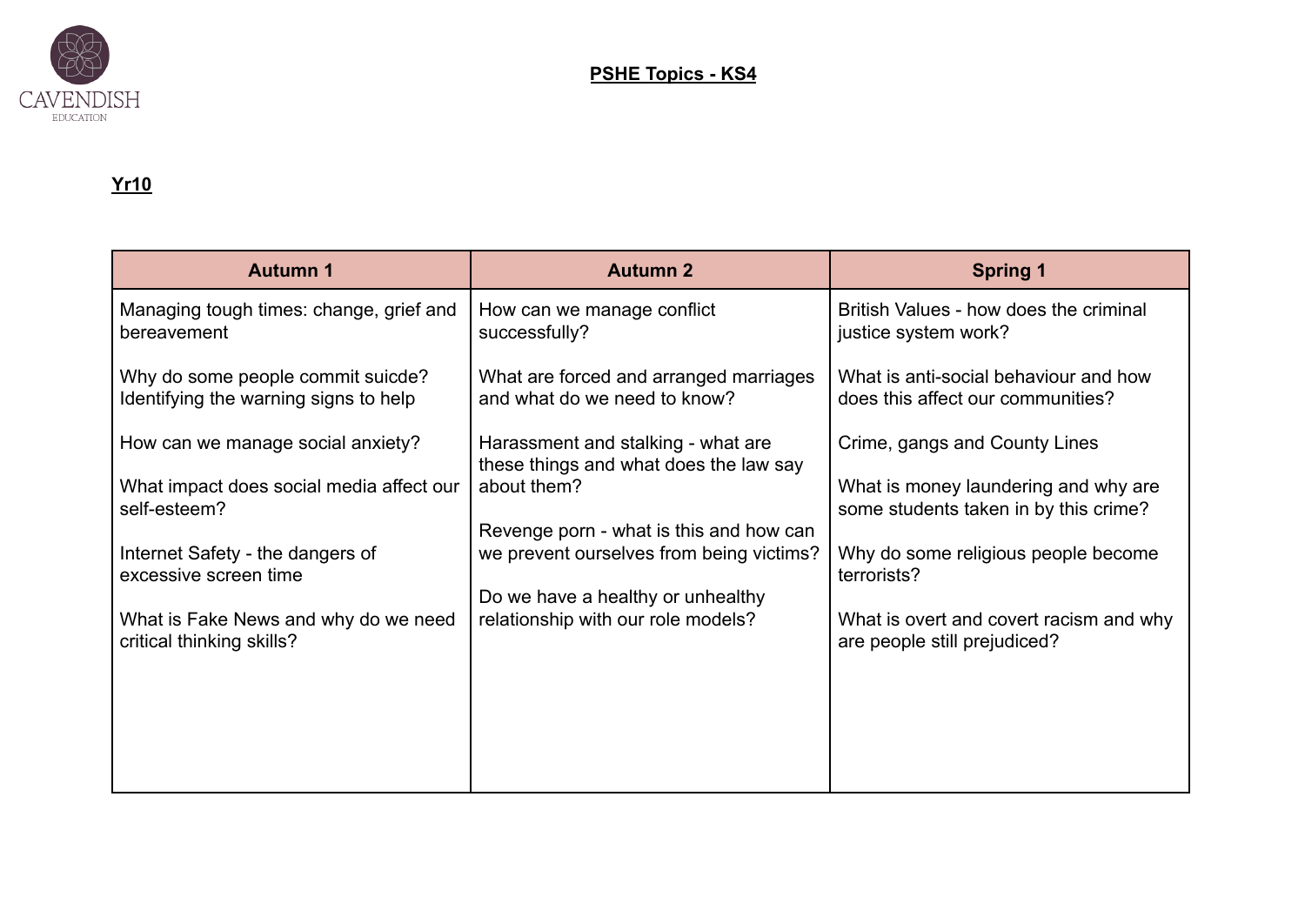

## **PSHE Topics - KS4**

| <b>Spring 2</b>                                                                       | <b>Summer 1</b>                                                        | <b>Summer 2</b>                                                              |
|---------------------------------------------------------------------------------------|------------------------------------------------------------------------|------------------------------------------------------------------------------|
| How do we choose a career that suits our<br>personality, ambition and qualifications? | LGBTQ+ focus - what are same sex<br>relationships?                     | How can we manage our time effectively<br>in order to help us succeed?       |
| What are employers looking for in a CV?                                               | LGBTQ+ focus - gender and trans<br>identity                            | Carbon footprint - how can we take steps<br>to live more sustainably?        |
| Why pursue a career in the STEM<br>industry?                                          | Why do sexism, gender prejudice and<br>stereotypes still exist?        | Why do some people become<br>homelessness and why is homelessness            |
| How can we successfully prepare for<br>work experience?                               | British Values - what is community                                     | on the increase?                                                             |
| What rights and responsibilities do we                                                | cohesion and why is this important?                                    | What are hate crimes and why do some<br>people still commit them?            |
| have in the workplace?<br>Why do we still need an International                       | Parenting, the different types and styles<br>and looking after a child | Can tattoos and piercings be dangerous?                                      |
| Women's Day?                                                                          | Study Skills - the power of mind and<br>memory                         | What is binge drinking, what are the risks<br>and why do people still do it? |
|                                                                                       |                                                                        |                                                                              |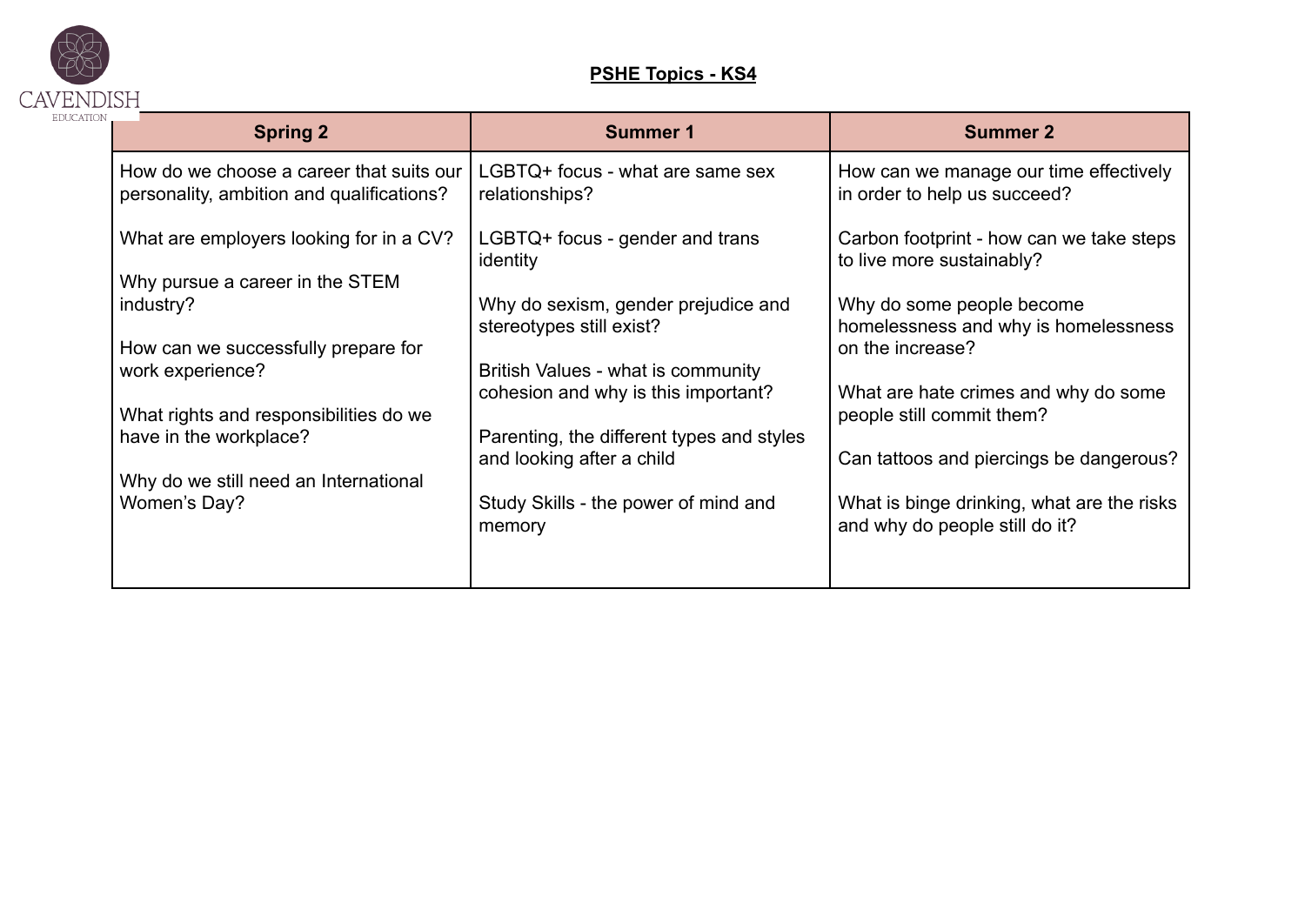

## **Yr11**

| <b>Autumn 1</b>                                                      | <b>Autumn 2</b>                                          | <b>Spring 1</b>                                              |
|----------------------------------------------------------------------|----------------------------------------------------------|--------------------------------------------------------------|
| How to persevere and how to avoid<br>procrastination                 | How to revise effectively and become<br>good at studying | Why is PSHE so important?                                    |
| Why do we need sleep, and how does<br>sleep deprivation affect us?   | How do we apply to college and<br>University?            | How can we celebrate diversity and our<br>identities?        |
| The difference between positive and                                  | How can we prepare for independent                       | Privilege - how does this affect us all?                     |
| negative risk taking and decision making                             | living?                                                  | What is body positivity and why is this so<br>controversial? |
| The dangers of gambling and online<br>gambling                       | How can we successfully prepare for a<br>job interview?  | How can we look after our reproductive<br>health             |
| Why is our digital footprint important?                              | Why is Health and Safety so important in<br>work?        | Bullying and body shaming                                    |
| Avoiding risky situations in the wider<br>world and how to stay safe | How can trade unions protect our rights<br>at work?      |                                                              |
|                                                                      |                                                          |                                                              |
|                                                                      |                                                          |                                                              |
|                                                                      |                                                          |                                                              |